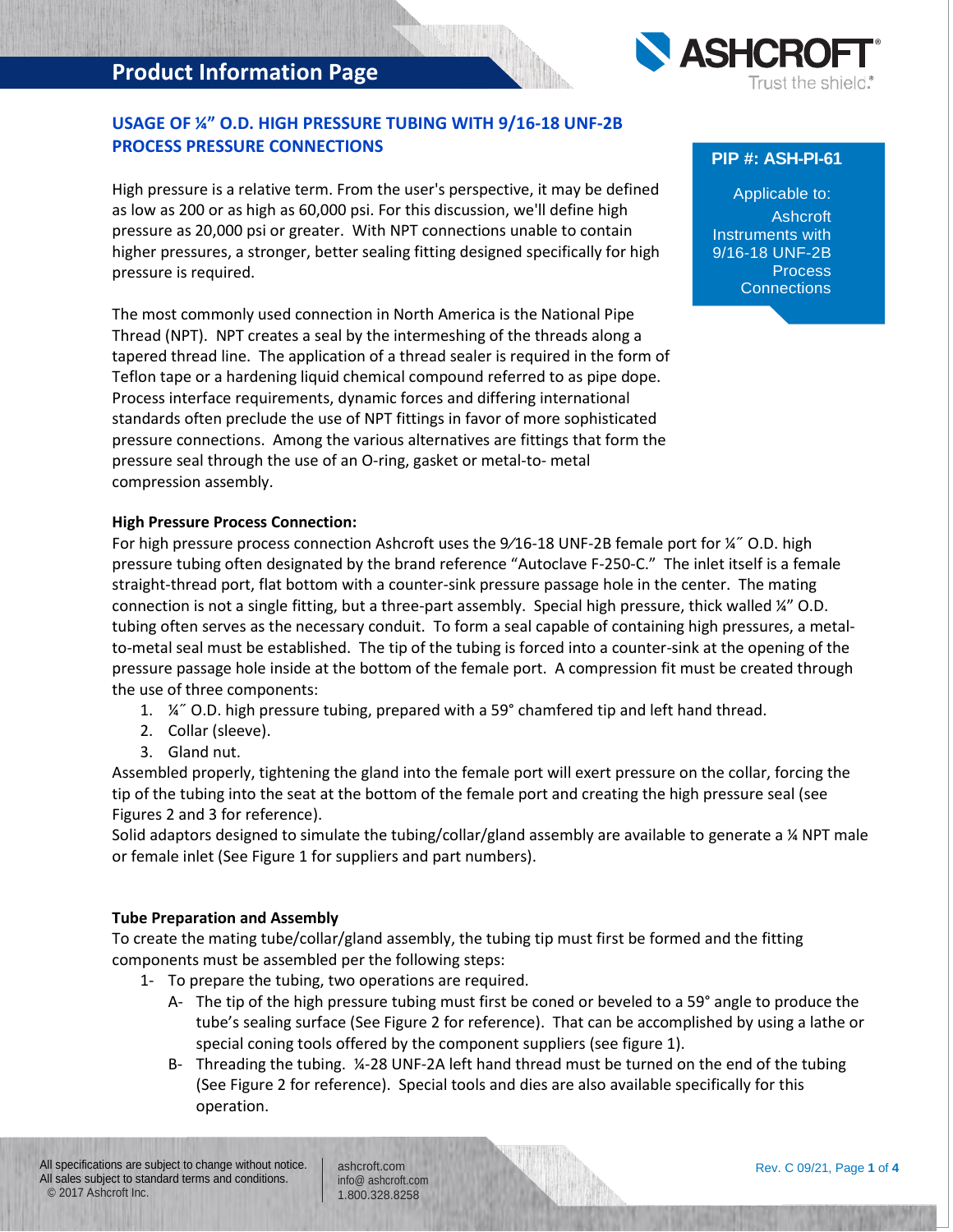## **Product Information Page**



- 2- Slide the gland nut over the tubing so that the male threads face the open end of the tube.
- 3- Thread the female collar into the left hand threads in the tubing.
- 4- Slide the gland nut down over the collar.
- 5- Insert the entire assembly into the female port of the gauge so that the coned end of the tubing seats into the countersink (seat) inside the female port.
- 6- Engage the 9⁄16˝ male threads of the gland nut into the female threads of the instrument's port. As the gland nut is tightened, it will exert pressure upon the collar, forcing the coned tip of the tubing into the seat.
- 7- If the tubing appears to be loose inside the assembly, back out the gland nut and remove the assembly from the instrument port. Turn the collar counter-clockwise so that it is positioned farther up the tubing away from the tip so that the coned end of the tubing to protrudes farther out away from the gland nut. In contrast, if the tube is protruding out too far that the gland nut cannot engage at least 4 complete threads, turn the collar clockwise to shorten the distance that the tubing tip protrudes away from the gland nut. When properly adjusted, return to step 6.

#### **Suppliers Listed Below for Reference:**

Tubing, gland nuts, collars, adaptors and tools are offered by the following suppliers.

Parker Autoclave Engineers Erie, PA 814-860-5700 Fax: 814-838-5855 [www.autoclave.com](http://www.autoclave.com/)

Newport Scientific, Inc. (Formerly AMINCO)," Super pressure" Line Jessup, MD 301-498-6700 Fax: 301-490-2313 [www.newport-scientific.com](http://www.newport-scientific.com/)

BuTech Pressure Systems Erie, PA 814-833-4904 Fax: 814-833-2612 [www.butech-valve.com](http://www.butech-valve.com/)

High Pressure Equipment Company (HIP) Erie, PA 800-289-7447 Fax: 814-838-6075 www.highpressure.com

The Swagelok Company (Sno-Trik®) Solon OH See website for local distributor [www.swagelok.com](http://www.swagelok.com/)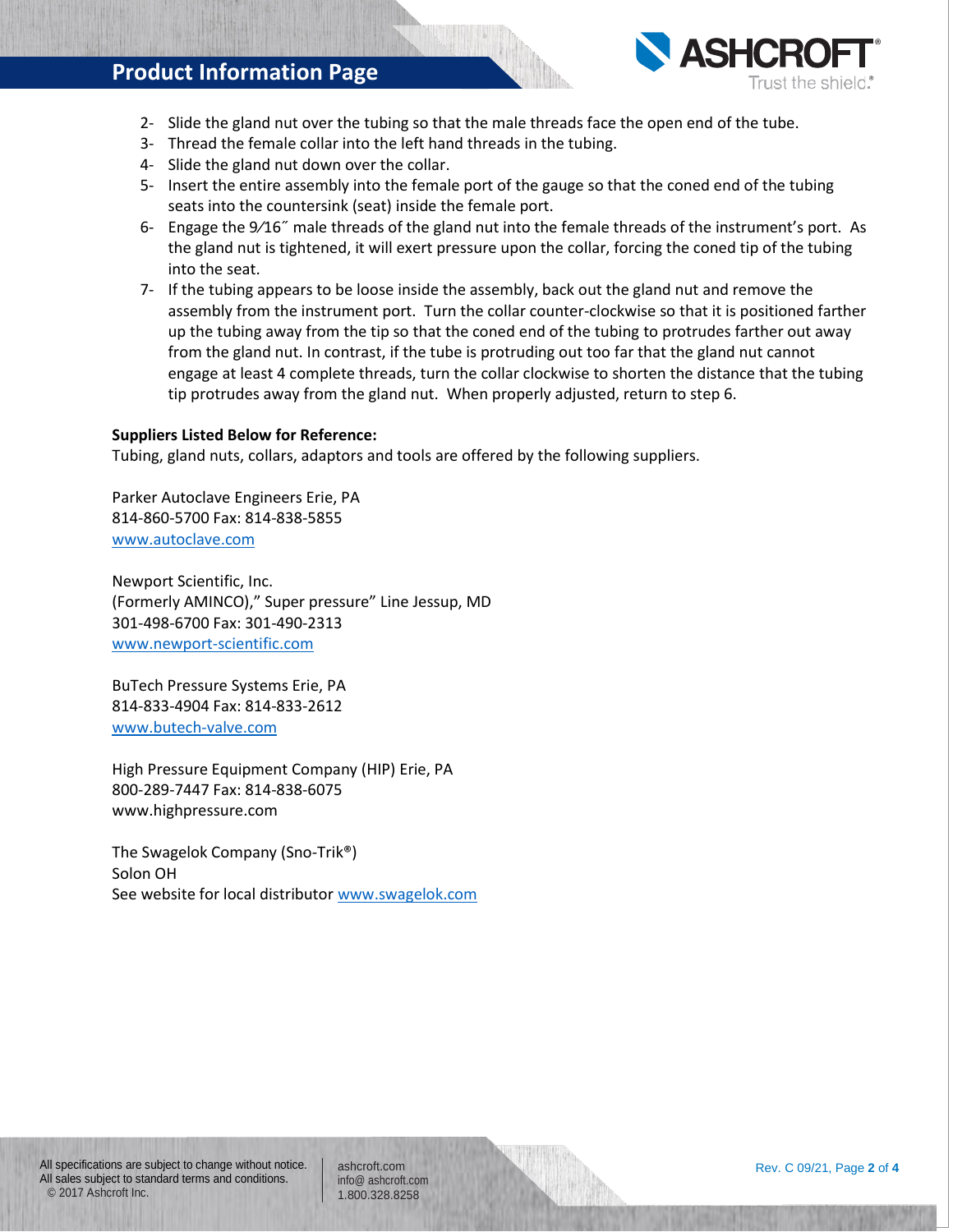

| <b>FIGURE 1</b>                                                |           |               |               |             |                          |  |  |
|----------------------------------------------------------------|-----------|---------------|---------------|-------------|--------------------------|--|--|
| <b>PART NUMBER CROSS REFERENCE GUIDE FOR 14" HIGH PRESSURE</b> |           |               |               |             |                          |  |  |
| <b>TUBING FITTING COMPONENTS AND ACCESSORIES</b>               |           |               |               |             |                          |  |  |
| <b>Item</b>                                                    | Autoclave | Newport       | <b>BuTech</b> | <b>HIP</b>  | Sno-Trik <sup>®</sup>    |  |  |
| Gland Nut or                                                   | AGL 40    | 45-11313 or   | 60G4          | 60-2HM4     |                          |  |  |
|                                                                |           | 45-11314      |               |             |                          |  |  |
| Collar (Sleeve)                                                | ACL 40    | 45-11316 or   | 60C4          | 60-2H4      |                          |  |  |
|                                                                |           | 45-11317      |               |             |                          |  |  |
| Coning Tool                                                    | MC TH4    | 48-15013      | 60CT4         | $2-HF4$     | <b>MS-469-CT</b>         |  |  |
| <b>Threading Tool</b>                                          | 402A      | 48-15025      | THT4-H        | 2-MHF4      | $\overline{\phantom{0}}$ |  |  |
| HP Male to 1/4 NPT-M Adapter                                   | 15MA H4P4 | 45-16370      | MA4H4P        | 30-21HM4NMB | SS-44M-1-4               |  |  |
| HP Male to 1/4 NPT-F Adapter                                   | 15M94B8   | 45-16071      | 10A4H4P       | 30-21NFBHM4 | SS-44M-7-4               |  |  |
|                                                                |           | with 45-11064 |               |             |                          |  |  |
| Also sells HP Tubing                                           | Yes       | Yes           | Yes           | Yes         | Yes                      |  |  |

*Figure 1 – Part Number Cross Reference Guide for ¼" High Pressure Tubing Fitting Components and Accessories*

*Notes:*

- *1. High Pressure (HP).*
- *2. All gland nuts, collars and adapters identified above are 316 SS except Newport. Top part number designates 416 SS. Bottom Part number designates 316 SS. HIP, standard material for gland nuts and collars are 17-4PH Nickel. 316 SS is optionally available under the same part number.*
- *3. Newport (AMINCO) also offers the gland nut and collar set under a single part number 44-11310.*
- *4. All coning and threading tools are complete sets which include all necessary dies and cutting bits.*
- *5. Autoclave also sells tube bending equipment.*
- *6. Autoclave and BuTech also sell motorized threading machines.*
- *7. When ordering gland nuts, collars, adapters and tubing, be sure to specify your maximum working pressure requirement because maximum allowable working pressure ratings for components may vary among manufacturers.*



*Figure 2 - Exploded View of ¼" High Pressure Tubing Assembly*

All specifications are subject to change without notice. All sales subject to standard terms and conditions. © 2017 Ashcroft Inc.

ashcroft.com [info@ ashcroft.com](mailto:info@ashcroft.com) 1.800.328.8258